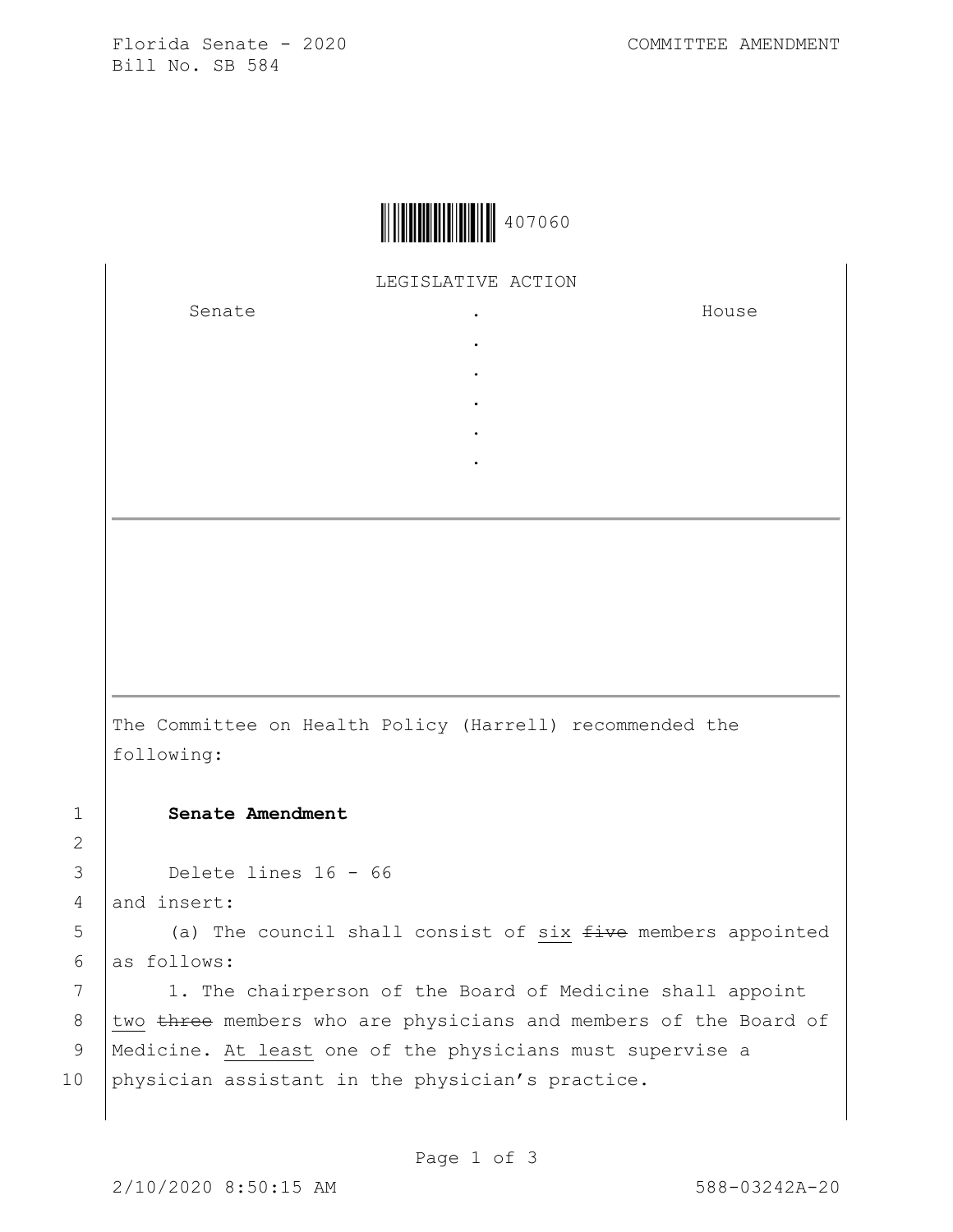Florida Senate - 2020 COMMITTEE AMENDMENT Bill No. SB 584

Ì407060sÎ407060

11 | 2. The chairperson of the Board of Osteopathic Medicine 12 shall appoint one member who is a physician and  $a$  member of the 13 | Board of Osteopathic Medicine.

14 3. The State Surgeon General or his or her designee shall 15 | appoint three a fully licensed physician assistants assistant 16 Iicensed under this chapter or chapter 459.

17 (b) At least two of the members appointed to the council 18 must be physicians who supervise physician assistants in their 19 practice. Members shall be appointed to terms of 4 years $\tau$  except 20  $\theta$  that of the initial appointments, two members shall be appointed 21  $\pm$   $\leftrightarrow$  terms of 2 years, two members shall be appointed to terms of 22  $\left|3\right\rangle$  years, and one member shall be appointed to a term of 4 years, 23  $\beta$  as established by rule of the boards. Council members may not 24 serve more than two consecutive terms. The council shall 25 annually elect a chairperson from among its members. For any 26 given year, if the election of a chairperson ends in a tie vote, 27 the State Surgeon General shall select the chairperson from 28 among the council members.

29 Section 2. Paragraphs (a) and (b) of subsection (9) of 30 section 459.022, Florida Statutes, are amended to read: 31 459.022 Physician assistants.-

32 (9) COUNCIL ON PHYSICIAN ASSISTANTS.—The Council on 33 Physician Assistants is created within the department.

 $34$  (a) The council shall consist of six  $f$  ive members appointed 35 as follows:

 1. The chairperson of the Board of Medicine shall appoint 37 two three members who are physicians and members of the Board of Medicine. At least one of the physicians must supervise a physician assistant in the physician's practice.

Page 2 of 3